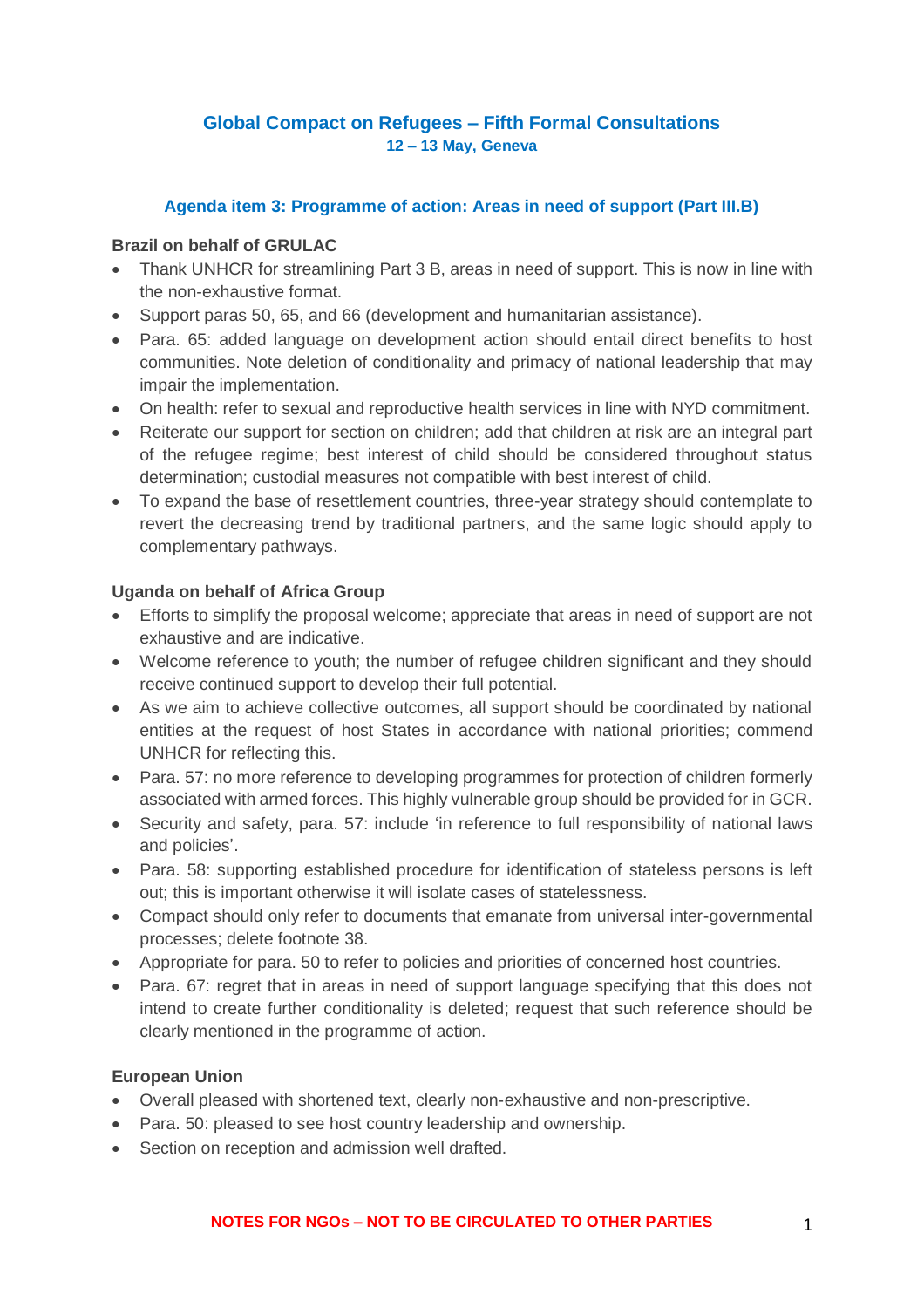- Para. 53: ask for clarification on reference to 'forced' internal displacement and to clarify how standby capacity would work in practice.
- Accept formulation in para. 54 despite less details. Satisfied with alternative to camps.
- Para. 55: wish clarification on the multi-purpose cash assistance.
- Para, 58: facilitating access to basic assistance for those unidentified after registration is required.
- Para. 60: refer to support for host countries that are willing to develop alternatives to detention; insert language on victims of trafficking including reference to UNODC.
- On international protection needs, support language of Asylum Capacity Support Group, an instrument that can be deployed.
- Para. 63: would welcome reference to the Nansen Protection Agenda.
- Para. 64: welcome strong linkages with the 2030 Agenda.
- Good paras on education; on jobs and livelihood, references to private sector have been deleted; inclusion of decent work measures ensures acceptable balance.
- Health section: need to refer to sexual and reproductive health, infant and maternal care, and care for persons with disability.
- On gender: agency of women has been deleted; request this be reinserted. Refer to universal access to sexual and reproductive health and the Beijing Declaration and Outcome Document. Sexual and reproductive health education, including sexuality in health care services is also important.
- Para. 75: support reference to age- and gender-responsive social and health care services; Should be complemented by addressing all forms of violence including SGBV.
- Support section on children and youth. Para. 76: in reference to resettlement, refer to safeguarding mechanisms; good language to engage refugee youth in para. 77.
- On natural resource management: recognise the need to support both urban and rural areas; will include support for urban planning.
- Satisfied with food security section; Para. 81: question reference to cash-based support.
- Welcome civil registry: Para, 83: wish the call to accede to Statelessness Conventions to be formulated strongly.
- Support for voluntary repatriation and participation of refugees has been lost as well as references to private sector. Refer to other mechanisms for development assistance in countries of origin.
- Welcome sustainable and voluntary returns. Language on resettlement satisfactory as long as there are several ways to demonstrate solidarity and flexibility in national resettlement programmes. Reformulate family reunification; should only be mentioned in procedural facilitation.
- Local integration and other local solutions are appropriate and may bring positive results.

#### **Canada**

- Welcome streamlining of the text.
- Recognise some good practice for potential support, and expect the digital platform to be developed. Accurately reflects that Part 3 B hinges on progress in responsibility sharing.
- Welcome changes that clarify difference between humanitarian and development cooperation, which is based on the principle of national ownership.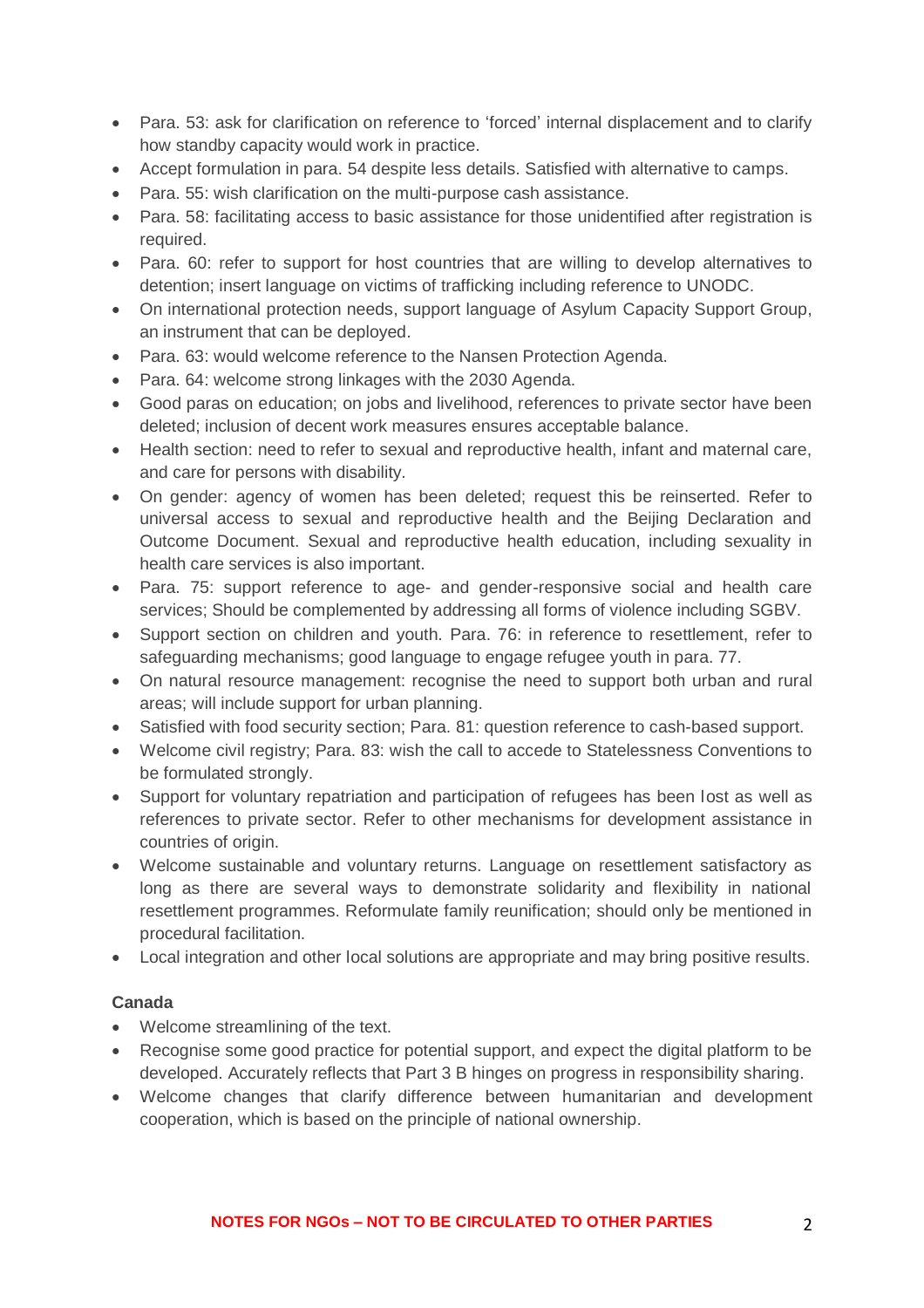- Welcome call for partnership approach and collective outcomes as a means to moblise new resources to make progress on humanitarian and development nexus including mobilising private actors.
- Satisfied with AGD considerations, but note continued lack of sexual and reproductive health services; welcome access to age- and gender-responsive services.
- Support para. on children and youth, but could more strongly refer to child's best interest.
- On durable solutions, UNHCR Ten Point Plan of Action on mixed movements that promotes integrated approach is important. Working with all actors, as well as refugees, offers the best chance for success.
- Welcome further refining of resettlement section; the three-year strategy is an important means to demonstrate real responsibility-sharing.
- Appreciate other complementary pathways for admission which is consistent with CRRF.

# **Poland**

- Thank UNHCR for duly taking into account comments in last iteration, and keeping us on the right direction to share the global burden. Acknowledge progress made; see some inadequacies, but still forms a strong basis for a well-balanced compact.
- Happy with overall streamlining of text and shortening where needed, making the text clear and straightforward.
- Underline the principle of national sovereignty in para. 8.
- Welcome natural disasters are not in themselves causes of refugee movements.
- Appreciate responsibility-sharing mechanisms and the voluntary nature of contributions.
- Welcome underlining host country leadership; language on alternative to camps; and taking in to account security considerations in paras 56 and 57.
- Welcome in para. 58, inclusion of biometrics and support addition of text to prevent security risk and misuse.
- On solutions, language is well-balanced; support addressing root causes in the context of durable solutions.

#### **Ecuador**

- Support the format of Part B. Agree with para. 50. It should not be exhaustive, and should not pose additional burden; it is meant to lower the pressure on host countries.
- Support para. 56, which balances the humanitarian nature of the compact and responsibility for human rights with national security considerations of States.
- Support addressing specific needs and other mechanisms that will allow for identifying specific needs; this is essential for asylum-seekers especially for vulnerable people including child victims of sexual violence; strengthening of State capacity helps avoid protection gaps, and for this reason important to continue collaborating with co-facilitators of GCM to maintain human rights standards.
- Support paras 90 and 93; need to strengthen and broaden resettlement programmes; call for developing countries to consider State flexibility and increase resettlement quota aligned with the goals of the compact and the principle of international solidarity.
- Resettlement is a long-lasting solution; it will lessen the load on host countries and strengthen refugee protection.

# **Germany**

• Request direct reference to UN Trafficking Conventions in para. 60, including UNODC.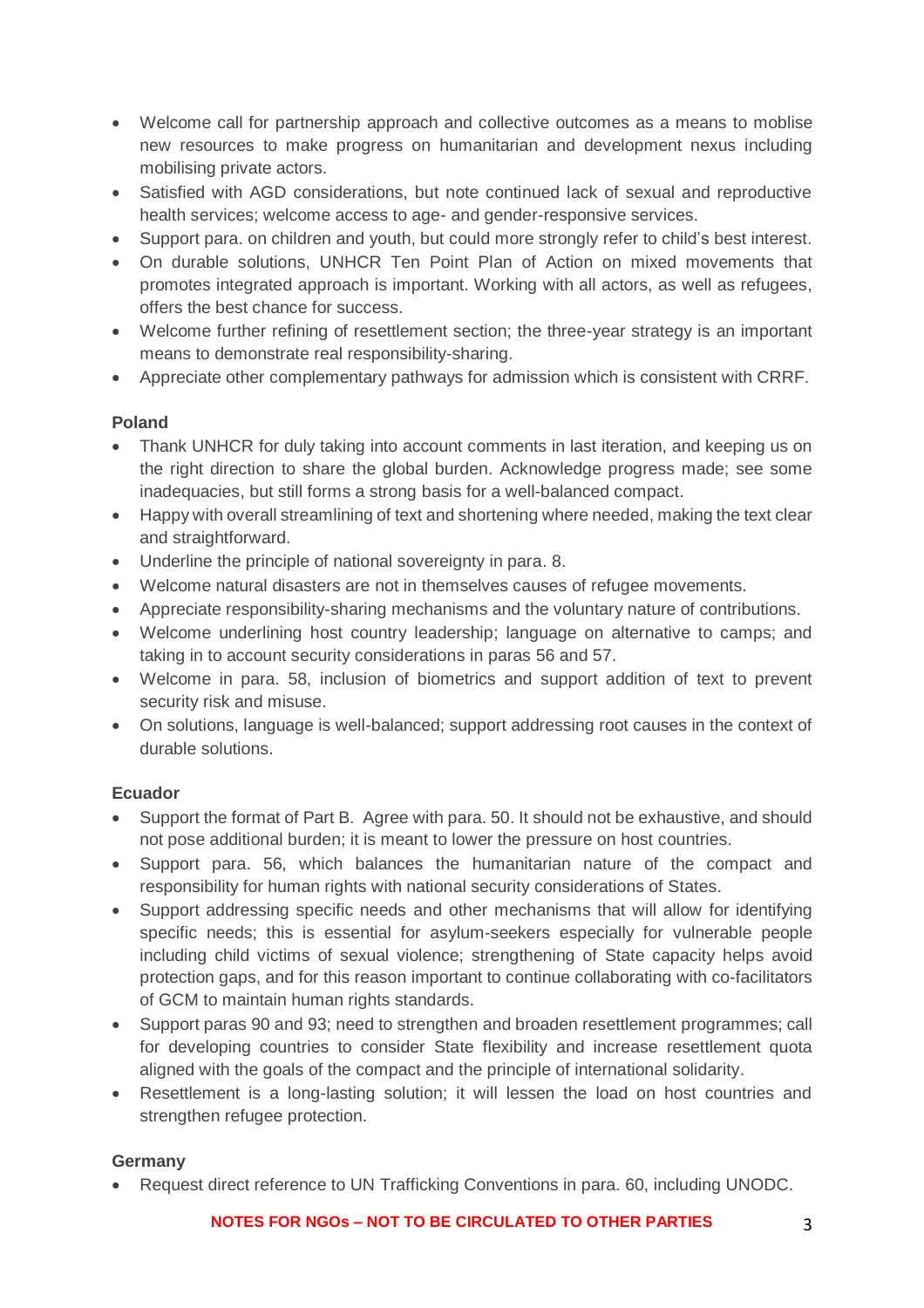- Welcome reference made in para. 65 to the impact of large refugee situation on host States; need to take into account their development and protection policies.
- Welcome emphasis on refugee and youth participation: youth should not blur the legal definition of children and rights. Application of youth should be reviewed through the text.
- Maternal care as well as sexual and reproductive care needs to be taken into account.
- Para. 84: add social cohesion rather than tolerance; important to reduce inequality to foster social cohesion. Use 'prevent radicalisation' instead of simply combating as this does not respond to all forms of violence.
- Welcome coherent language on resettlement. Para. 92: add 'protection environment to refugee situations'.
- Places should be allocated for emergency situation in para. 92.
- In the next draft clarify that facilitation of family reunification is aimed at enhancing access to effective procedures.
- Need for support to returns along all the route; opening up development programmes for returnees should also be considered in the next draft.

### **Angola**

- ILO recommendation 205 on employment and decent work is a timely and relevant instrument that guides us in managing integration of refugees in countries of asylum.
- Suggest footnote 48 be incorporated in para 70. Subsection 2.2 regarding employment and livelihood, text should read as follows: to foster inclusive economic growth for refugees and host communities in support of host States and subject to relevant national laws and policies, in accordance with ILO recommendation on employment for decent work, and relevant stakeholders will contribute resources to promote economic opportunities, decent work and job creation and entrepreneurship for hosts and refugees including women, older and young persons and person with disabilities.
- With regard to sharing burden, financing efficient resources should not be subject to conditionality at the detriment of States as this will politicise the compact.

# **Argentina**

- On the right to work, important to remove legal barriers and organise awareness- raising campaigns for the private sector to facilitate access to work.
- Right to health important and need to promote health services for refugees and asylumseekers keeping in mind social and cultural specificities.
- Guarantee rights for accompanied children, including guarantees for effective legal protection for minors in full respect of non-*refoulement* and best interest of the child.
- Argentina is one of a few middle-income countries implementing resettlement. It is essential to broaden ERCM. Countries will need support for transfers and local integration.
- Right to family reunification and family unity is a human right. Important for countries to broaden family reunification criteria.
- On local integration, in para. 97: Access to Argentinian citizenship is a good practice, and we believe could be emulated broadly as it is a long-lasting solution for refugees.

#### **Macedonia**

- Acknowledge important progress made.
- Welcome para. 12 referring to mixed movements and operational coordination with IOM.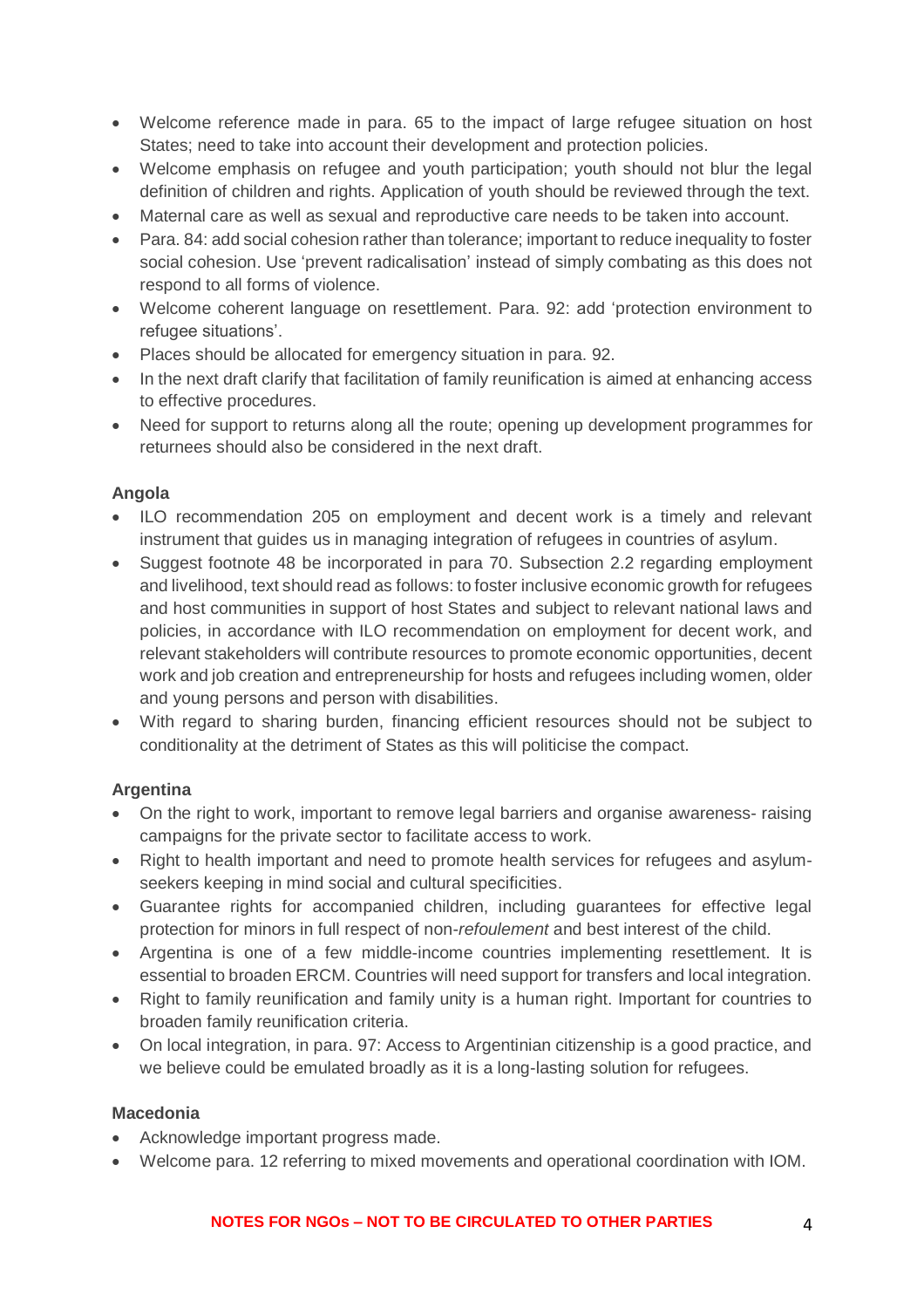- Reception and admission should envisage possible support to transit countries, and not just host countries. Macedonia provided safe passage to 1.1 million people in 2015, and our experience shows that transit countries could benefit from contingency planning and a coordinated regional approach, particularly in response to immediate reception arrangements. This is an operational reality; ask UNHCR to reflect the reality of transit countries that may require support from the international community. NYD in para. 7 refers to transit country; in para 12, we have a shared responsibility to address large movements.
- Bearing this mind adapt paras 53, 54, 55 and 58. This could be done by adding 'transit countries' or we can simply refer to 'affected countries'.

### **USA**

- Important that the GCR should improve the humanitarian system through efficient protection systems and increasing durable solutions.
- On the Asylum Capacity Support Group, pleased to see that technical expertise and ability will benefit all. This can serve to expedite asylum processing. The USA hosts one million asylum-seekers including several others in a temporary situation in addition to those who have received permanent asylum. USA has accepted three million refugees since 1975; we welcome sharing this expertise.
- Support investment in national systems through development assistance to ensure refugees and hosts have access to services; national systems and plans should prioritise those that are vulnerable.
- Women and girls can make more contribution to collective security when they are safe.
- Welcome inclusion of youth; reference to cost-effective investments positive.
- Mitigating social inequality and discrimination can result in long lasting gains that benefit hosts, leading to greater tolerance.

#### **UK**

- Welcome references to diverse needs and references to people with disability. Welcome para. 51 reference to seek inputs from people with diverse needs and vulnerabilities.
- Reference to multi-purpose cash important as it promotes self-reliance and reduces exposure to shock and stimulates local market.
- Support the Asylum Capacity Support Group; welcome sharing practice between States.
- Support section on children and youth, noting that this section is shortened.
- Promotion of mental and psychosocial health is important.
- Support para. 77 recognising the talent youth bring; important to empower them to do so.
- Support call for resettlement in response to protracted situations. Can support allocating 10% resettlement places for emergencies if these allow for normal timeframes.

# **Republic of Korea**

- In paras 77 and 76, pleased with attention to children and adolescents.
- On resettlement and complementary pathways, would welcome expansion of places for children and youth who are most affected by prolonged refugee situations.
- Working in cooperation with UNICEF could be important to support and empower youth.

#### **Denmark**

• Welcome that this section has become shorter and succinct; its success is entirely dependent on responsibility-sharing.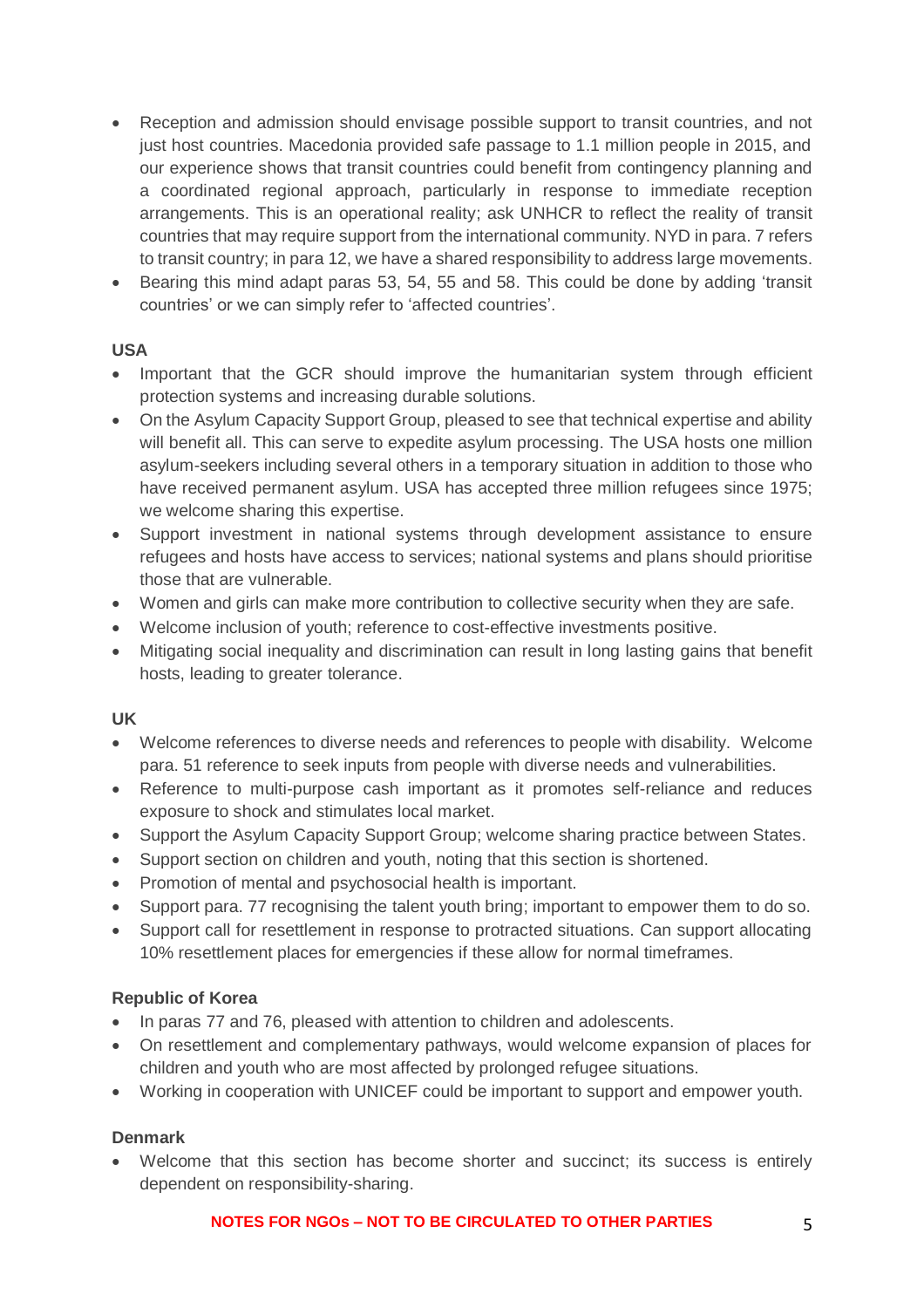- Support strong references to national ownership; explicitly reflecting the continuum of humanitarian and development within the framework of comprehensive approaches no matter the circumstance is also important; would be helpful if humanitarian and development actors recognise the role of both refugees and host communities in support of durable solutions; this applies to paras 66 and 88.
- Welcome AGD considerations and reference to youth; should include references to the particular needs of children including early and forced marriage including FGM.
- Para. 72: refer to maternal and infant care; Para. 75: include 'sexual and gender-based violence' after all forms of violence.
- If we are to address particular needs of girls and women, we have some way to go; lack reference to sexual and reproductive health, which is essential for refugee population.

# **Kenya**

- Take note of para. 49. Success in Part B hinges on robust and well-functioning responsibility-sharing mechanisms.
- But cannot help misgiving on this issue, as alluded by Pakistan; the commitment of the international community cannot be guaranteed, and will depend on their goodwill and largesse to effectively operationalise the mechanisms and achievement of objectives.
- Para. 53: need to reflect whether political consideration and expediency come in.
- On support provided in the form of standby capacity, seek clarification whether this will be by UNHCR or another entity.
- Para, 58: highlight that contributing resources for national capacity for biometrics should encompass situations where national capacities are overstretched.
- Para. 62: on Asylum Capacity Support Group, despite new information, would like to see its added value.
- On health, add: 'in line with national policies, States and relevant stakeholders will expand and build national systems to facilitate refugee access to health care'.
- In contexts of large movement of refugees, it is not sufficient to enhance but also expand national health systems to cater to the needs. Therefore, ask to reinstate 'expand' in the text; a lot has been lost that could be elaborated under health needs. Not to lose sight of important objective simply for the desire for brevity; some language must be reinstated.
- Para. 77: active participation of refugee children and youth is encouraged; recognise that they are important stakeholders and utilising their skills is of utmost importance.
- On support to countries of origin in para. 87, important to assist countries of origin even outside formal repatriation programmes for sustainable refugee returns to ensure returnees do not become IDPs.
- Encourage to increase the pool of resettlement, especially approaching those that are not participating already. Among three priority situations, one is reserved for protracted situation; would encourage reconsidering the level of ambition for the number of protracted situations so that those who are ahead of the queue do not lose out.

# **Spain**

- Welcome para. 49, and appreciate references to national leadership.
- Para, 51: welcome important reference to age, gender and diversity including disability and youth and the fight against discrimination, violence, abuse and sexual trafficking. In short, this empowers refugees who are most vulnerable.
- On gender, useful to strengthen language on reproductive rights.

# **NOTES FOR NGOs – NOT TO BE CIRCULATED TO OTHER PARTIES** 6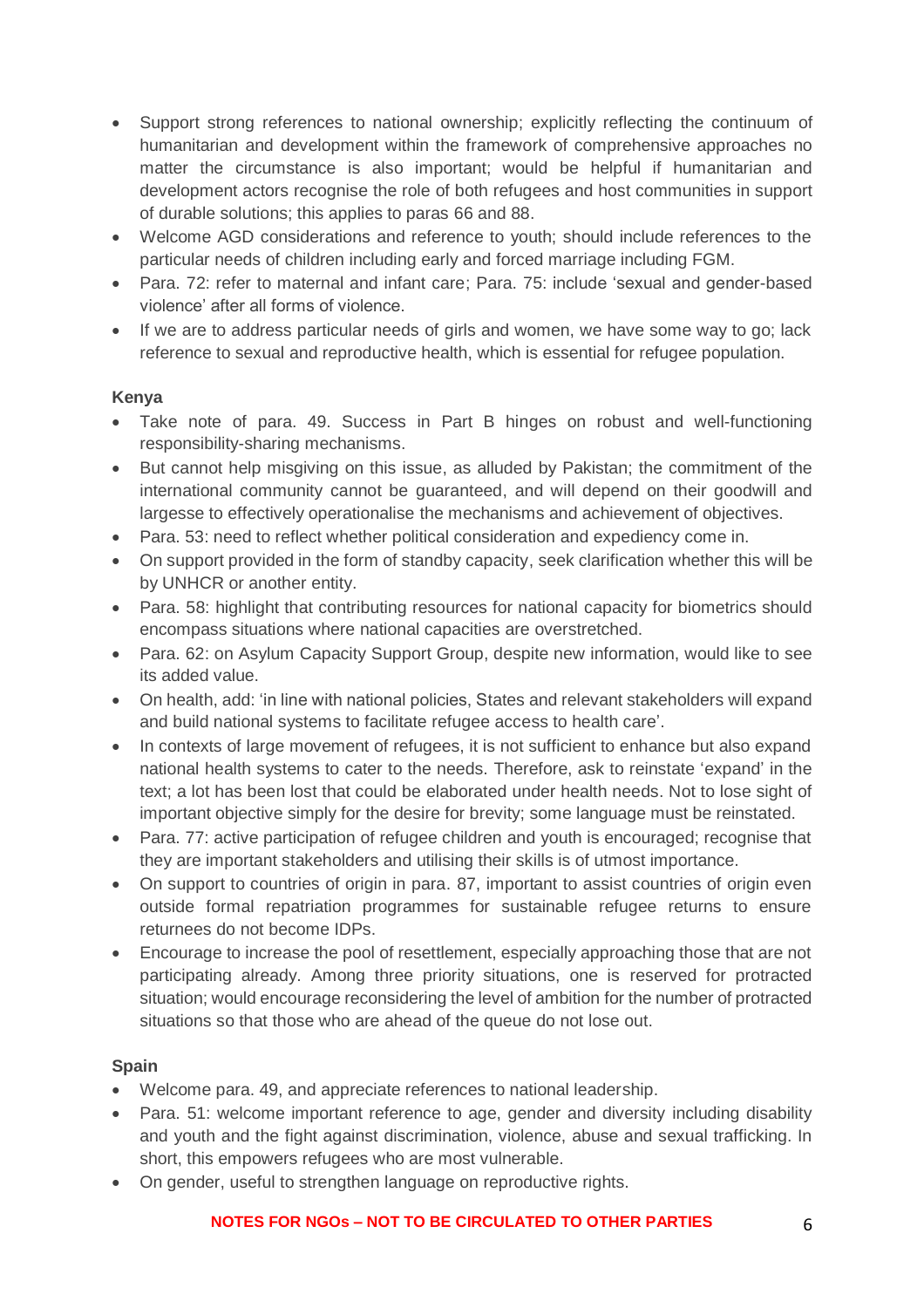- References to statelessness important. We are moving towards ratification of the 1961 Statelessness Convention.
- Welcome support for voluntary returns; development support in paras 88 and 89 should be in line with the 2030 Agenda.
- Complementary pathways should add; they should not be exhaustive, and align with the text goals to find additional support measures.

### **Mexico**

- Firstly, recognise progress in draft. It is not only reduced, but new format allows support to areas according to need; these are optional and not exhaustive.
- On solutions and resettlement, suggest explicit reference to the importance of ensuring that involvement of emerging States strengthens, and does not weaken, overall resettlement places offered as this is the only way forward.
- On mixed movements, hear concern of some delegations including on regional instruments, but recall para. 66 of NYD as well as para. 6, which recognise large migration flows and mixed migration flows comprising migrants.

### **Norway**

- More clarity needed on para 53. which States and authorities?
- In favour of the Asylum Capacity Support Group, and thank UNHCR for the non-paper about this. This can become a useful channel to strengthen expertise and asylum systems, and note all other areas here is a call for technical contribution and material assistance; assuming these do not fall under all other areas, how should States contribute?
- Para. 75: suggest replacing address 'barriers to work' with 'promote' or 'ensure'. At the end of the sentence, refer to 'all relevant ministries' instead of government ministries.
- Encourage explicit reference to female health workers.
- Support emphasis on youth; and welcome wording in para. 83 on statelessness.

# **Turkey**

- For countries facing large mixed movements, early warning and contingency plans are key.
- Under safety and security, need to apply timely screening of new arrivals; health can be a security and protection concern, e.g. epidemic or mortal communicable diseases; need to take this into consideration; health screening equally important in parallel to registration.
- For education, need investment including for all cycles of education; happy with new sentence at the end of para. 69.
- Support innovative methods; could also include access to online education opportunities.
- Attach great importance to preferential trade agreement for goods and sectors where refugee skills are useful.
- In Turkey, refugees have free access to health care; only Syrian refugees exceed 300,000; prefer inclusion of the need to build new health facilities.
- Strongly support new paragraph and reference to peaceful co-existence. In protracted situations, refugees and hosts will require dialogue and suggest the paragraph to be renamed as 'social cohesion and peaceful co-existence'.
- Under resettlement, UN Vulnerability Criteria is not mentioned; attach great importance to this especially the non-discriminatory approach.
- Satisfied with added language under voluntary repatriation.

#### **NOTES FOR NGOs – NOT TO BE CIRCULATED TO OTHER PARTIES** 7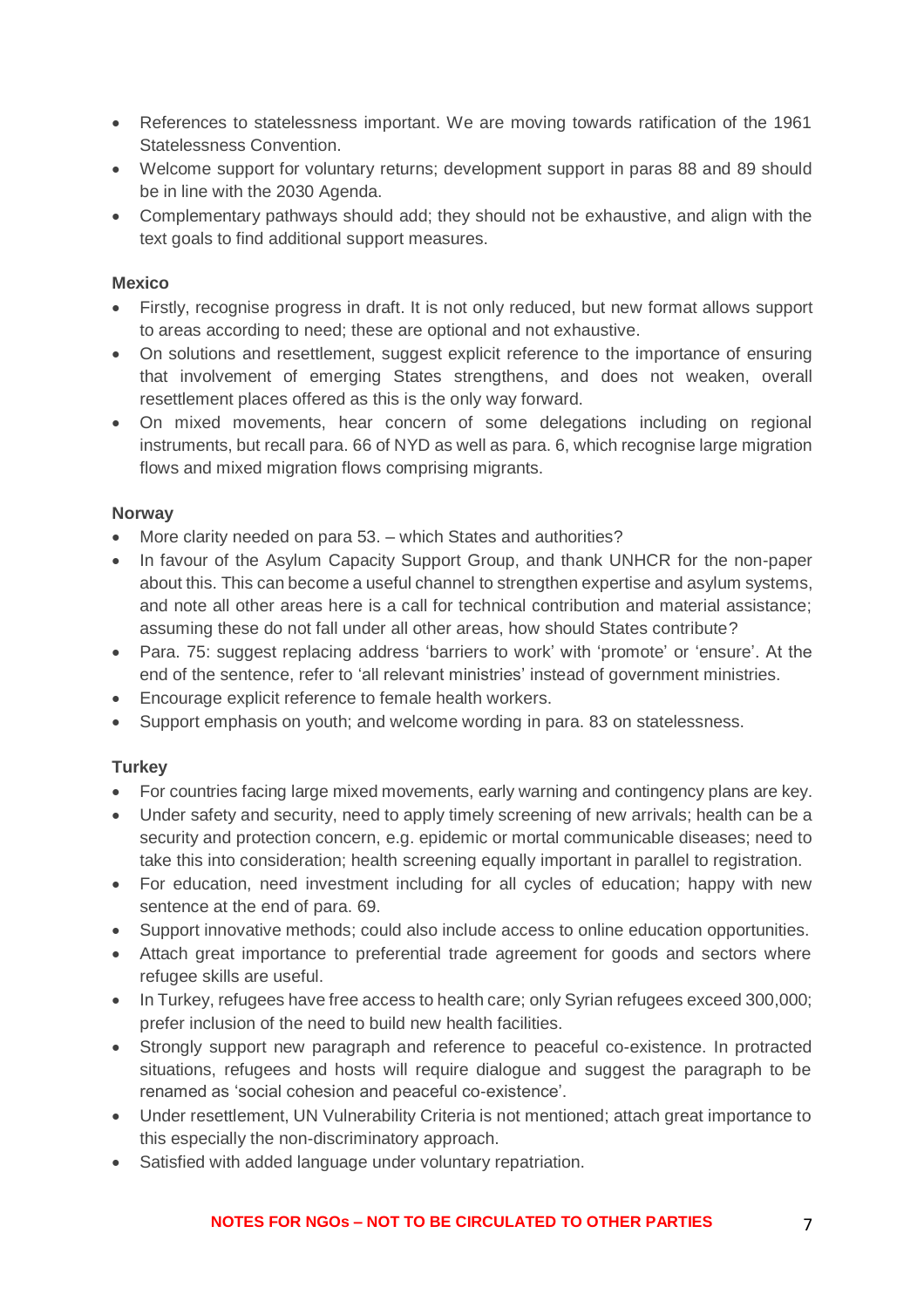- Para. 98: add 'in need to ensure local integration' and support should be better described by adding 'financial and technical'.
- Welcome new section on local solution; tailored measure based on national reality could make significant changes in the lives of displaced people and support the rationale.

# **New Zealand**

- Appreciate UNHCR's remark that the GCR is not aimed at setting standard, but will represent the latest global document on refugees; therefore, it is important we get it right.
- Experience from MDGs highlighted key lesson on women and girls. Strong support both in the NYD and SDGs for goals that address gender and sexual and reproductive health.
- The ambivalent wording on health and gender call into question commitment in realising the rights of girls. In both the Cairo International Conference and the Beijing Outcome document, there is a clear reference to improving access to sexual and reproductive health. These will ensure GCR lives up to its goals to ensure no one is left behind and reiterate the call to include sexual and reproductive health care in the GCR.
- Support proposals to broaden resettlement; this will ensure durable solutions are on the horizon and host States burden will be alleviated. However, we question bracketed text in para. 92.

### **Netherlands**

- Take good note of UNHCR's remark on the need to collectively raise our ambition. Also agree that perfect should not be the enemy of the good.
- Comments are not meant to make things difficult, but to further improve. Hope UNHCR can accommodate some of these.
- Areas in Need section was shortened so important to clarify this is non-exhaustive. Text stipulates success of measures depends on robust responsibility-sharing mechanisms.
- Value strong national ownership and leadership. In line with general comments to GCR objectives, there is scope to increase protection; access to asylum important to improve quality of refugee protection, and would strengthen admission and reception.
- Under meeting needs, important to work for a common focus on addressing marginalisation; regret positive text in paras 70 and 71 in relation to the private sector have been deleted, which could be instrumental in mobilising additional resources.
- On health, request to consider referring to sexual and reproductive health, which can be lifesaving; important to refer to all forms of violence, but more concretely, refer to genderbased violence including child, early and forced marriage, which would make this document more solid.
- Para. 77: appreciate addition on youth and focus on talent rather than needs and vulnerabilities.
- Paras 78 and 79: could have stronger references to refugees in urban setting.
- Language on resettlement is now acceptable.

#### **Botswana**

- Request placing high value to safeguard the forcibly displaced especially those most vulnerable, e.g. women, children and adults; strongly support reference to meeting needs.
- On health, appreciate that HIV has been highlighted. This is important to ensure access to treatment for those living with the virus.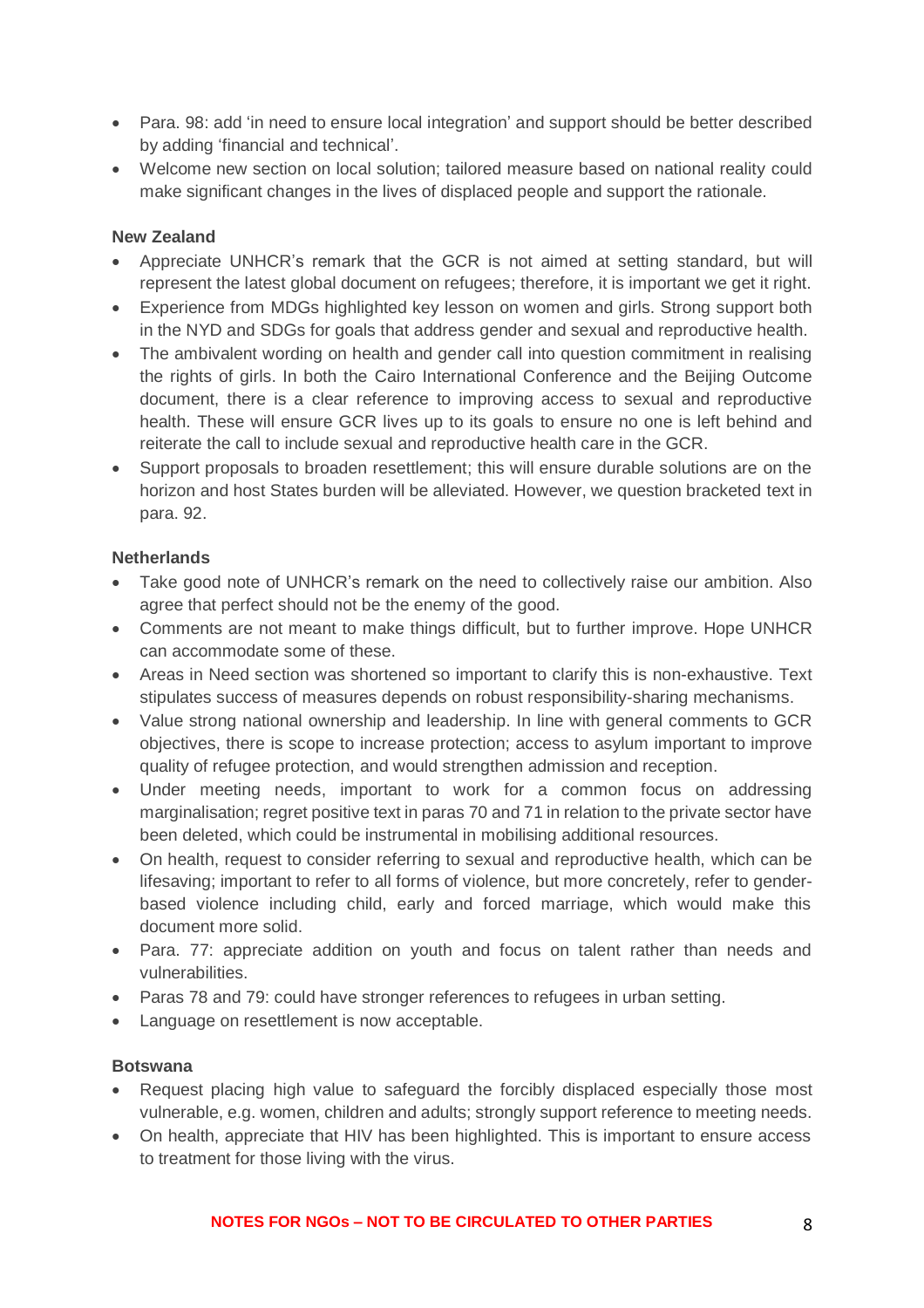- Commend addition of youth they are part of adolescence that fall out yet faces peculiar challenges like forced conscription.
- On gender, ultimate necessity is for sustainable emancipation of women; welcome streamlining of bullets, but like to reiterate the need to preserve some lost language on safety and security.
- Reiterate the importance of referring to developing programmes for the protection and assistance of children formerly associated with armed groups.
- Use of the word 'may' in relation to support may lead to a lack of commitment and would like explanation why this is included.
- On registration and documentation, in para. 58, important to add women regardless of marital status, and this should not be in brackets.
- Why was establishment of procedures for stateless persons left out?
- To conclude, reiterate our appreciation and support, although non-binding but will go a long way in addressing the needs of women and girls.

### **Algeria**

- Given the current state of play and short time frame, difficult to say in affirmative that areas in Part 3 B are based on the CRRF application. The results of this are yet to be appraised.
- Current content would have been realistic should there be a fair and equal distribution of refugees; this is not the case and refugees are hosted in a limited number of States based on proximity to countries producing refugees; forced displacement not dealt as bad luck; this also applies to States.
- Against this backdrop, implementation of GCR should ensure there is no extra burden as there is no clear indication if the principle of non-*refoulement* will be respected and until responsibility-sharing is enhanced, the concerns of host States are likely to remain.
- Lack of concrete commitment to address root causes; the most appropriate durable solution is voluntary repatriation, and as long as this is out of reach, dependency will shift from humanitarian services to services provided by hosts. This section is a roadmap for local integration, and to keep refugees where they are; while humanitarian assistance is repeated 24 times, development is repeated 68 times. Continued shrinking space is a reality and there is no indication this will change in the near future.
- Host countries will have two different choices: to continue to respond to refugees or face criticism for the lack of services for refugees by actors who play an active role in the GCR.
- Para. 50: appreciate references to policies and priorities of concerned host countries.
- Part 3 B should not impose additional burden; Draft 3 makes judgement that it does not impose additional burden, this undermines sharing burden.
- Para. 54: suggest deleting last sentence as it may undermine national ownership.
- Para. 57: in addition to recognition of safety and security, replace current language by relevant provisions of the 1951 Convention, which has agreed language.
- Para. 65: new addition. This is value judgement and ask for its deletion.
- Para, 67: despite request current draft is a step back in areas in needs; deletion of 'they are not intended to create further conditionality' what is the message to retain from that. Our preference is to have that clearly mentioned.
- We asked for including footnote 58 in the text; will do justice as appropriate durable solution hinges on policy processes, and also consistent with specificity of each situation. Not understandable; double standard applied in this regard.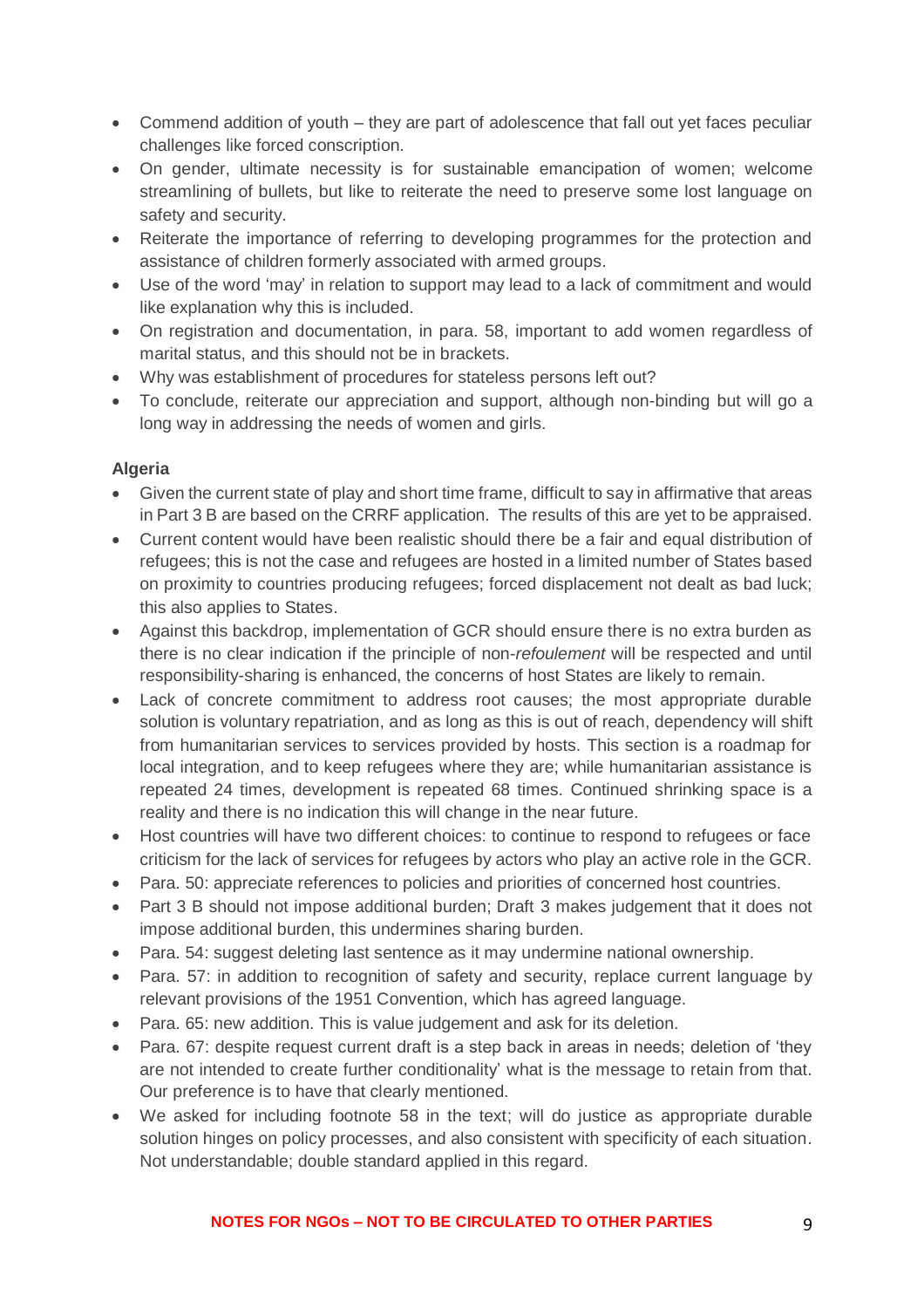# **Finland**

- Overall, appreciate efforts at streamlining to render the text operational in various respects; reads clearly and fluently and important that compact will stand the test of time.
- And it is a new way forward. Introduction now contains balanced description and collective outcomes and useful examples of objectives.
- In the programme of action, clear mechanisms at different level that are to facilitate the international community as a whole to respond to refugee situations.
- Welcome para. 26.
- Key tools for humanitarian funding will remain needs-based and delivered in accordance to humanitarian principles. Wish to underline the importance of addressing the needs of those most vulnerable.
- As half of the refugees are children and more and more are disabled, this may pose challenges in accessing service; responding to this will require mainstreaming.
- Welcome inclusion of private sector, which could also be reinforced in multi-stakeholder and partnership approach (part 3.2); suggest acknowledging diaspora role.
- In meeting needs, include best interest of child as the primary consideration. Lack of consideration on sexual and reproductive health, which in our view continues to be an important missing element in this regard.

# **Italy**

- In the jobs and livelihoods section, encourage reference to providing refugees access to the labour market, which is important to strengthen their resilience. In the same section, welcome reference to the need to attract private investment; local entrepreneurs and refugees can contribute to local communities.
- Cultural activities could also be included in other sections.
- On section on specific needs, refer to the need for tailored services aimed at minors and persons living with disability.
- Concerning minors, principle of best interest of the child is crucial.
- As far as resettlement is concerned, welcome alignment to existing resettlement schemes and praise the call to broaden the resettlement countries. Multi-annual pledges should be coordinated with existing multilateral and regional resettlement arrangements.

# **Venezuela**

- Para. 57: believe in addition to request from concerned States, need to refer to national laws and policies. Safeguard on national security must be mentioned in the GCR.
- Safeguard also to avoid imposing conditions; support the position of Algeria.
- On gender, call for deleting footnote 50.
- Para. 87: respect of national laws and UN Charter important for resolving long-standing refugee situations.
- Para. 89: remove reference to forced internal displacement.
- Lastly, on resettlement, national strategies should include efforts to back the trend in light of falling spaces available for resettlement.

# **France**

- Welcome the amendment of the text.
- Welcome reception and admission; in para on safety and security: reintroduce respect for human rights law and not just standards.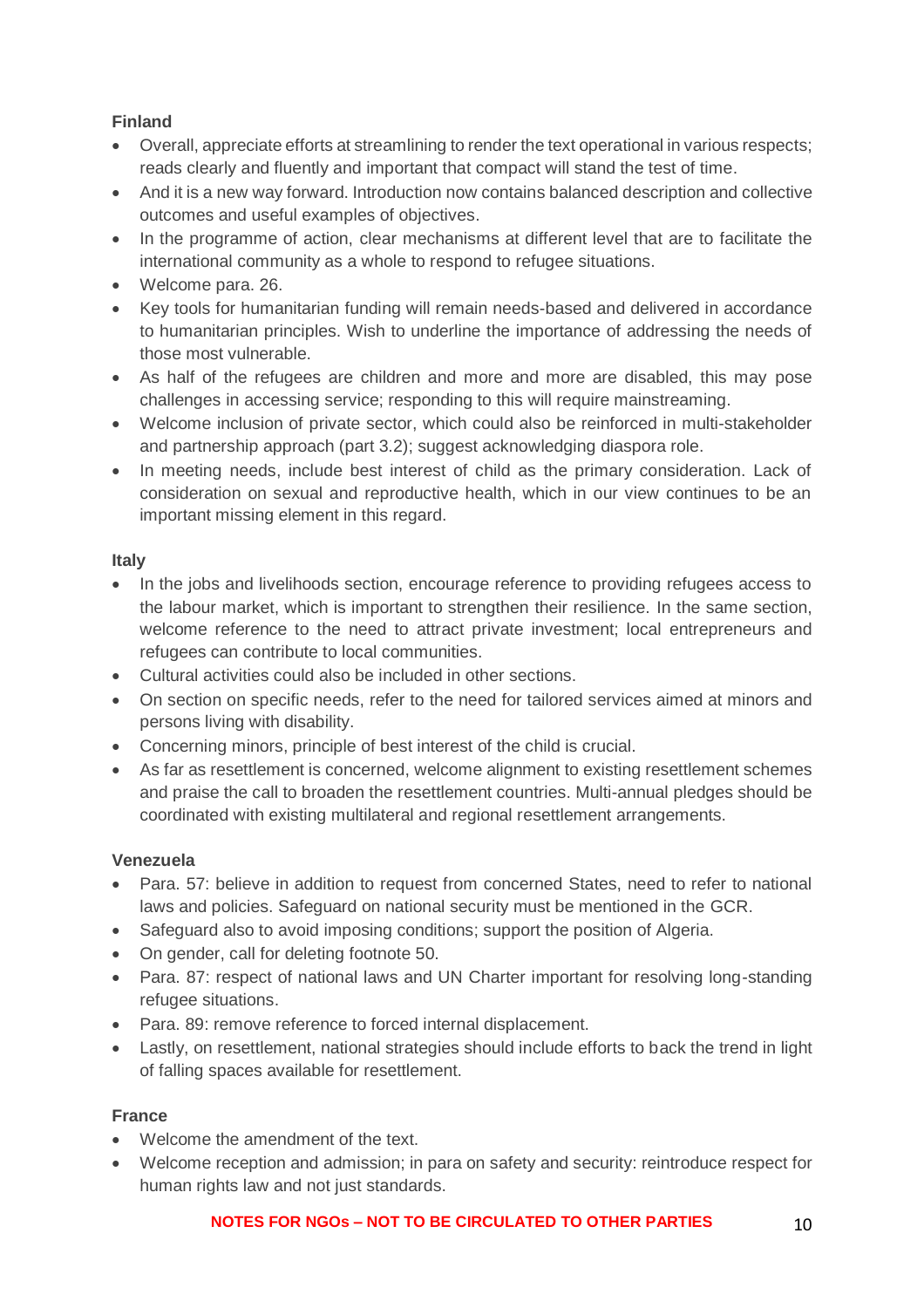- On identifying protection needs: appreciate clear references to international protection; use UNHCR definition of international protection and welcome its re-introduction.
- Welcome Asylum Capacity Support Group.
- In meeting needs and supporting communities, welcome mention of AGD. On age and gender, para. has been simplified. Capacity building of staff dealing with children, and best interest of child need to be ensured.
- Resettlement is an important tool implemented by too few countries.
- Para, 92: prefer a subtle and flexible approach when it comes to programming facility.

#### **Ethiopia**

- Many improvement. Appreciate focus on national ownership, national laws and policies.
- On reception arrangements, mention the need for adequate provision of basic humanitarian assistance in transit and reception centres. The need to shorten stay in reception centres should also be added.
- Para. 54: safety and security is the primary responsibility of States while also request deletion of 'other States' in para. 57. Also believe community-centred policing should include the participation of refugees themselves.
- In para on registration and documentation, support should go beyond biometrics and include digitalisation of services and data security.
- Para, 61: clarify non-custodial and community detention for children as this matter is more relevant to the migration compact.
- Para, 62: Asylum Capacity Support Group should be under burden- and responsibilitysharing and support from the group shall be activated upon request of host States. At the same time, need to avoid duplication
- Regarding meeting needs, appreciate that this does not increase burden on host states and emphasise that providing services will not detract from the search for durable solutions. Meeting needs must be matched by strong and concrete commitment and action by the international community.
- On education, cross-refer to complementary pathways to include tertiary education through scholarships.
- On durable solutions, resettlement remains a vital tool and need expansion and specific target for resettlement option; and welcome the development of a three-year strategy. Acknowledge security consideration however believe process should be transparent.
- With regard to complementary pathways, this must be in consultation with host States and conducted in an organised manner. Refugees should be supported until departure: until so far conducted by refugees themselves, but this should be further strengthened.
- Voluntary repatriation should be conducted in safety and needs to be mentioned.

#### **Iran**

- Reiterate that this section is imbalanced. Part on burden- and responsibility-sharing is under developed; why are there are so many prescriptions in Part B?
- Para. 49 says this section hinges on responsibility-sharing and commitment of the international community to provide concrete pledges. But we do not see robust mechanisms in this respect and the role of the international community is reduced to providing pledges and contribution. Let's not forget, the most important need is hosting refugees in its entirety and utilising hosting capacity of all members of the international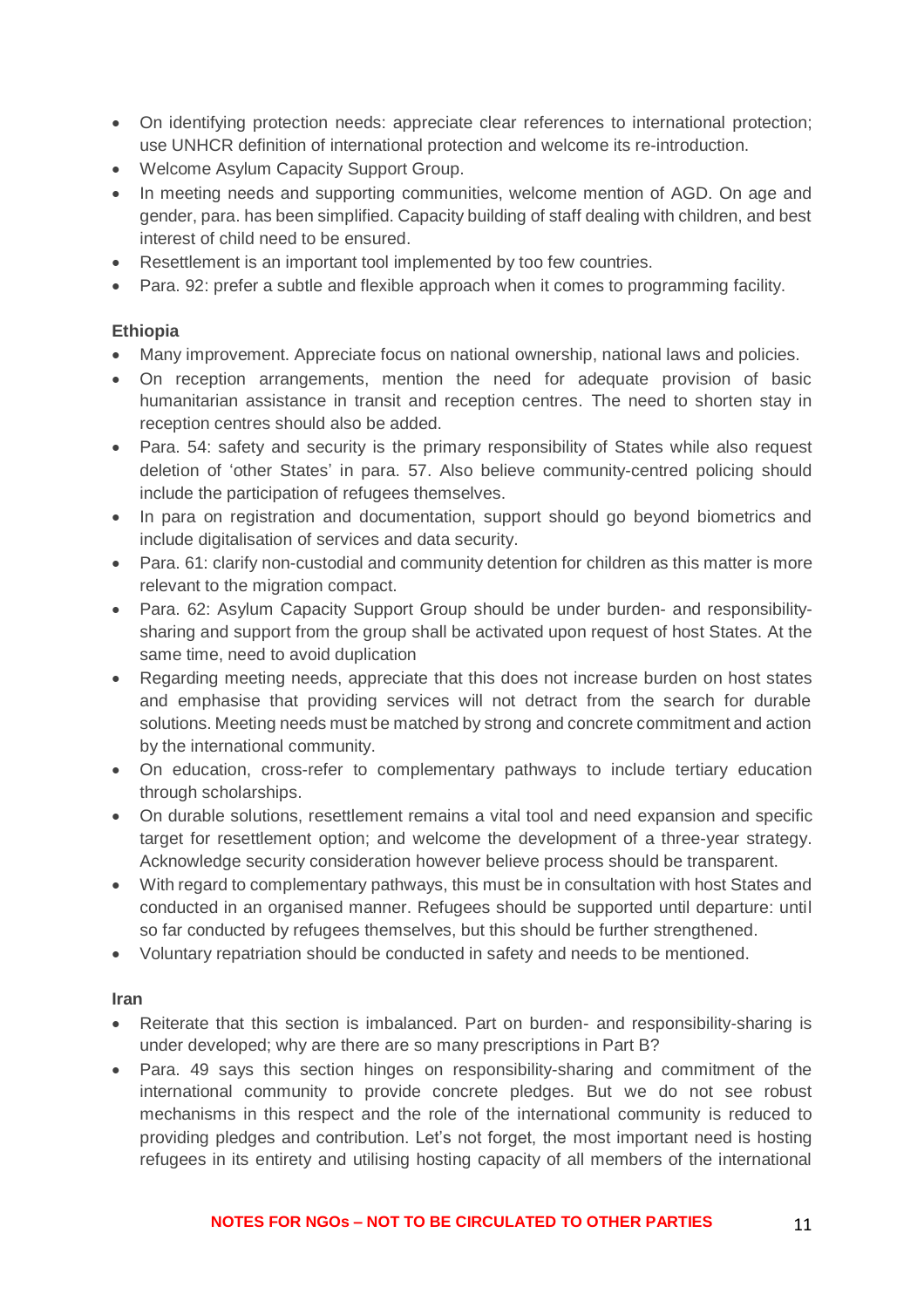community should be highlighted in para. 4. Otherwise developing countries have the right to manage refugees by decreasing the quality of protection as it overwhelms their capacity.

- On reception and admission in various countries, it must be articulated in the text that the unutilised capacities of States must be activated.
- Para. 51: in granting *prima facie* protection, possible abuse of international protection should be highlighted. This should be a key concern for UNHCR. If not durable solutions will be unlikely; wish in para. 89 that reference is made to temporary nature of international protection, when reasons for obtaining refugee status have ceased to exist.
- Wish to remind current disparity in refugee protection and durable solutions: specific voluntary repatriation arrangements are among major concerns and require attention.

# **Brazil**

- We commend UNHCR for streamlining Part B; believe new format makes it clearer that the text is not prescriptive neither exhaustive.
- Welcome language in para. 50. Support put in place is in line with country leadership and welcome supporting alternative to camps away from borders.
- On the Asylum Capacity Support Group, reiterate the importance of South-South cooperation and alignment with international protection standards.
- Support comment by Netherlands on access to territory and fair asylum procedures in line with protection standards and in the spirit of responsibility-sharing; to which we have been calling attention.
- On meeting needs, we appreciate references to access to services, livelihoods and health. Emphasise mental health, sexual and reproductive health and stress prevention of disease outbreaks, including through immunisation.
- Welcome section on children and youth, and call attention to ensuring the best interest of the child and promoting alternatives to custodial measures.
- On food security, promotion of social safety nets, school feeding programmes, and purchase from local farmers are all important measures.
- On tolerance, suggest inclusion of initiatives to combat discrimination and xenophobia.
- On solutions, welcome three-year strategy for broadening resettlement countries; reiterate however that such strategy will be meaningful only if it encourages countries to increase their support; emerging partners are certainly not to fill existing gaps.

# **Tuvalu**

- Support the position of Ethiopia regarding humanitarian interventions, especially for addressing needs of vulnerable groups including women and girls and stateless persons.
- Also support para. 63; we see this as balanced language from the humanitarian perspective and in accordance to the spirit of the GCR.
- There is an operational responsibility to identify linkages between needs and support.
- Involving stakeholders will enable transparency and reiterate support for para. 63.

# **Australia**

• Important that disability is not excluded from the humanitarian cycle in para. 51; meaningful engagement with people with diverse needs including persons with disabilities as well as reference to the Washington Group set of questions on disability are welcome.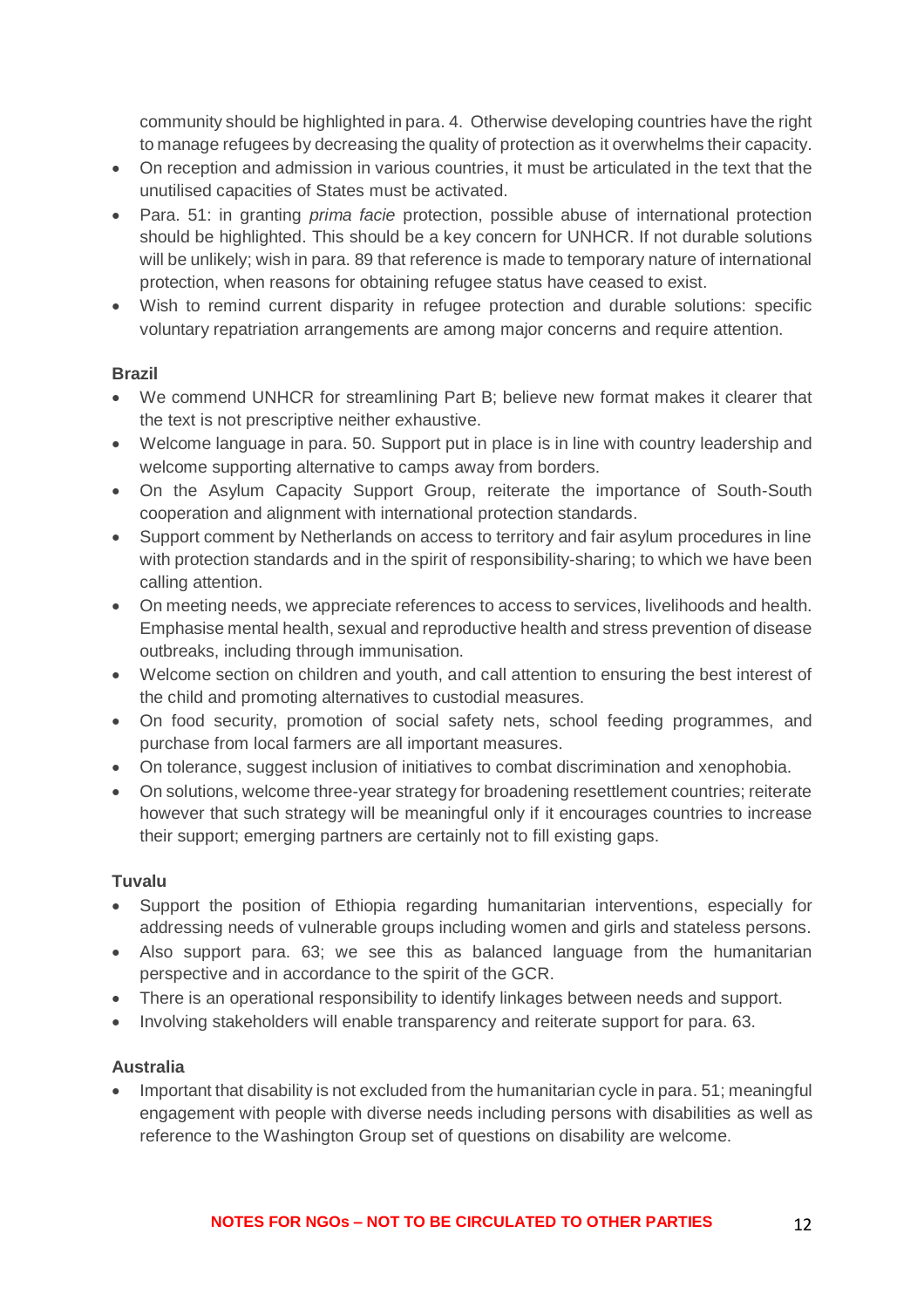- Reference to person with disability is not until para. 59; this weakens focus on this population; this will be a key factor in implementation of the compact; suggest reinstating importance of this upfront under compact objectives.
- Disappointed that the draft does not mention sexual and reproductive health services; these are lifesaving and reflect our collective commitment in SDGs and NYD.

### **Sweden**

- Believe we have an acceptable balance. National leadership is underlined in Part B, which aims to ease burden on host States; as part of easing burden, need to provide additional development resources and the text explains this.
- While bilateral assistance will continue to be worked out, cooperation between humanitarian and development actors is crucial if we are to make a difference and there is scope to look at how complementarity can be achieved and how we can work better in line with Grand Bargain commitments.
- Firm need to quarantee the centrality of protection; humanitarian assistance should remain needs-driven and guided by humanitarian principles.
- Need to refer to international human right standards; this is crucial to safeguard refugees against national security imperatives. Text should refer to both norms and standards.
- Welcome reference to women and girls; should include language on access to justice.
- Para, 51: appreciate that all measures in Part B take into account meaningful engagement with all those with vulnerabilities. Need to encourage active participation of women in relevant processes. Appreciate that all actors engaged will take active steps to enable refugee empowerment.
- We favour reference to 'voluntary repatriation' instead of 'returns'.
- Support reference to youth in para, 76.
- Empowerment is not the same as gender equality; along with this reference to the agency of women and girls has been removed, and sexual and reproductive health is part of that.

#### **Afghanistan**

- Thank countries hosting Afghan refugees.
- Current draft seems to be comprehensive, relevant and useful for refugee protection.
- Afghanistan is willing to receive refugees back home; support for sustainable reintegration including for creating jobs and livelihoods is needed; therefore, emphasise this in the solutions section.
- To promote inclusive support for host and returnees, States could contribute by helping with labour market analysis, creating employment opportunities, strengthening skills, promoting entrepreneurship, enhancing trade and attracting the private sector to host communities and areas of returns.
- We also wish to add the word 'complex' voluntary repatriation in para. 87.
- Para. 88: like the inclusion of contribution, notably by development actors, along with the international community support.

#### **Qatar**

• Welcome facilitating academic and vocational education in para. 69; issue of validation certification of learning is important to displaced children and youth; this is a major gap in education policy and practice and there is little guidance on this. Therefore, we kindly request to have a footnote on what is meant by technical support.

#### **NOTES FOR NGOS – NOT TO BE CIRCULATED TO OTHER PARTIES** 13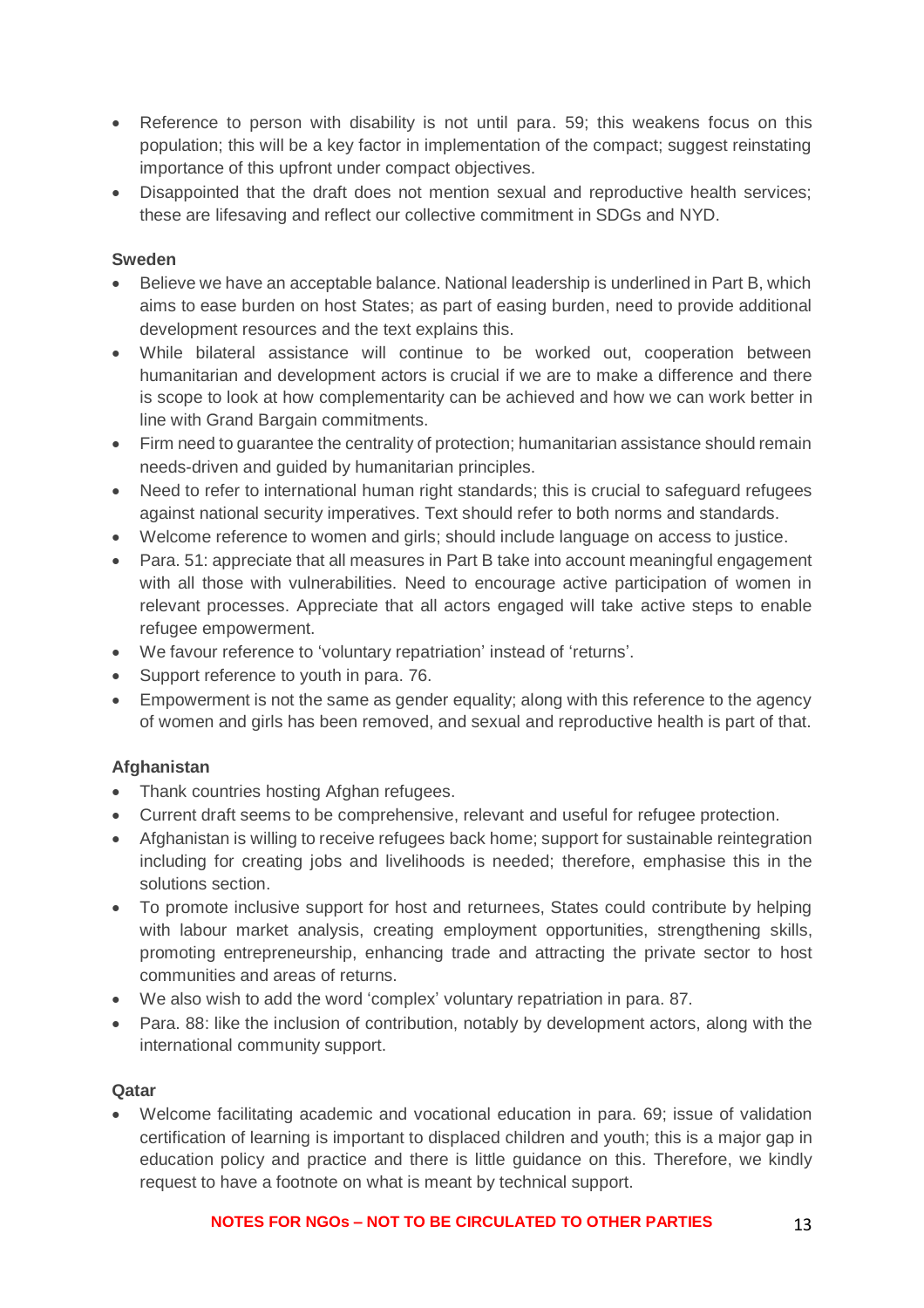- Qatar Foundation supports education needs; impact of education programme is compromised when students are unable to prove competency certificate; so, children returning home or seeking asylum find they cannot use qualification gained in exile. Important to obtain employment therefore welcome recognition skills.
- Para. 71: important to highlight the recognition of accreditation for solutions for returnees.

#### **Nigeria**

- Commend emphasis on quality of health and health promotion activities. But as reflected in other statements, issue of sexual and reproductive health has yet to be addressed; every individual has the right to make a choice including refugees; important to maintain sexual and reproductive health; people need accurate information and refugees need to be informed about protection from sexual infections and recommend GCR to reflect sexual and reproductive health, psychosocial and gender-based violence against women, girls, men and boys in collaboration with UN agencies and in line with SDG 3. Paras 72 and 73 should be amended in this regard.
- Registration and documentation are vital for individual refugee status determination.
- Reflect strengthening work discrimination and xenophobia.
- Wish more details on the asylum capacity support group, and recommend considering a conglomeration of support platforms; composition would be situation specific and would go a long way to avoid duplication for comprehensive refugee responses consisting of experts in various fields.

#### **Switzerland**

- Para. 56: wish language to refer to global UN anti-terrorism treaty.
- Para, 100: other local solutions subiect to varving interpretation. Possible ambiguities should be clarified.
- Understand the reason for changes in follow-up and review, and support approach although important to have reference points, which is vital for focus on implementation.

#### **Costa Rica**

- Implementation of the GCR puts forward commitments to shared responsibility of all Member States in widening best practice, technical and financial contribution.
- Welcome para. 49, although not comfortable with language on 'large scale', which should be understood with reference to the size of a country. For small countries, an influx of 10,000 people can be catastrophic.
- Welcome focus on specific needs and emphasise support for the development of community-based alternatives to detention.
- Para. 63: need to also refer to those who have been displaced because of climate change: mention the Platform for Disaster Displacement.
- Request that countries that have still not acceded to the Statelessness Convention do so.
- Welcome important role of international cooperation in supporting refugees particularly those living in extreme poverty including boys, girls and elderly.

#### **Guatemala**

Support centrality of protection including of boys and girls, and emphasise taking into consideration the best interest of child; support GRULAC statement. Include adolescents throughout the document.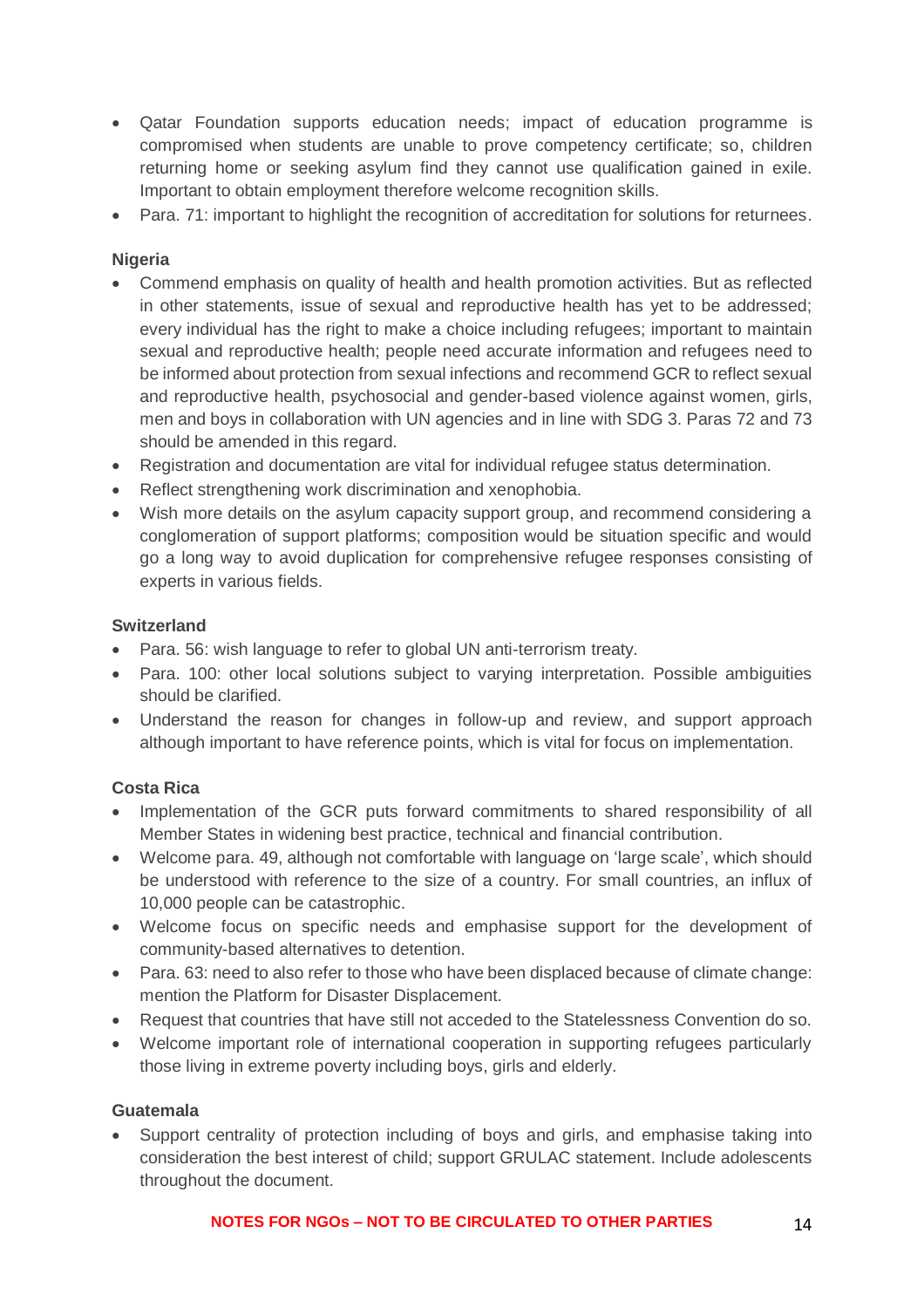- Note that Spanish text refers to boys, girls and adolescents; English text refers to youth.
- Therefore wish to request to include all those who are confronting vulnerabilities.

### **Holy See**

- In line with objectives, it is important that refugee lives are not put on hold and promote access to opportunities; welcome emphasis on education, health and decent work.
- Need a compact that is non-political, which does not become a hunting ground.
- Footnote 49: outlines intergovernmental agencies, but it leaves out others. Health aspects should be considered in light of broader health policies and therefore important to engage with civil society, private sector and refugees themselves. Would therefore request to delete footnote 49; or rephrase with the following: 'in line with national healthcare laws and support from stakeholders including civil society'.
- Stress the holistic and integrated aspect of the human person; recommend deleting footnote 50.
- Refugees freedom of movement is important, which should not be limited by national border; concerned by changes in 2.10; achieving mere tolerance is not sufficient. Request deletion of tolerance. At the same time, refugees must respect host country laws and regulations, therefore add refugees' duty to respect host country law.
- Support reference to para. 95: access to family reunification and community sponsorship.

### **Lebanon**

- Since the release of draft 0, the whole text has been reformulated towards achieving durable solutions; voluntary repatriation is our common and main target and note the part dedicated to solutions has evolved.
- New draft has gone far in incorporating our concerns; it is going in the right direction. Refugees can voluntarily return outside formal repatriation programmes; to ease burden, the international community must continue supporting host countries during the repatriation phase along with countries of origin.
- How will resettlement bring a surge as a clear sign of burden-sharing? We are not giving resettlement the position it deserves, as a cross-cutting issue.
- Para. 23: add resettlement as one of the tasks. Para. 24: ask for the addition of resettlement in response to large scale refugee movements; solidarity conferences should also think of large scale resettlement opportunities; regional and sub-regional approach should also result in change.
- Fully support follow-up and review of GCR. Trust that GCR will deploy all efforts to ensure mobilisation in the spirit of universal collaboration and sustain momentum and address donor fatigue. Notice complete deletion of indicators; what are the alternatives? What will UNHCR rely on to measure progress on GCR.

# **Syria**

- Para. 74: not clear what is meant by 'standards' in third line; delete it and replace with 'applicable instruments'.
- Footnote 50 need general reference to UN Security Council and GA Resolution.
- Delete footnote 38 as underlined by Uganda.
- Under the title solutions UNHCR efforts to reformulate this has taken into account a lot of our concerns.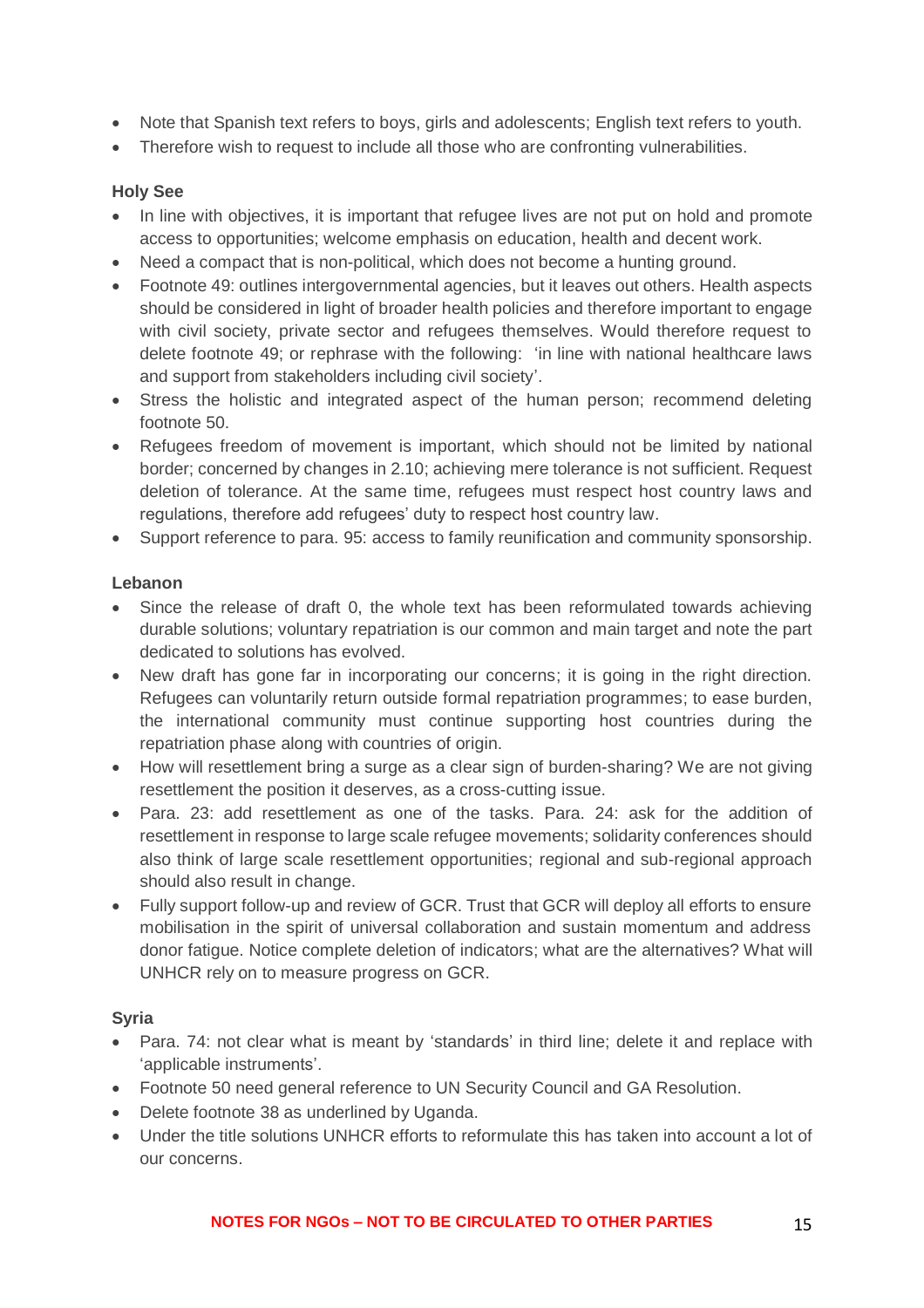- Para. 85: respecting international law and UN Charter are critical factors in solving refugee situations and protracted situations; should be reinserted in the fourth line.
- Para. 87: reference to 'sustainable' return is unwarranted and ask for its deletion. Took note of footnote 57, read the Resolution, reference to sustainable is made in a different context; this is not agreed language and reference to 'sustainable' should be deleted, especially as a qualifier for voluntary repatriation.
- Para. 89: reference to internal displacement is not linked to UNHCR mandate; GCR is only about refugees, so request deleting this in sixth line. Footnote 60 should also be deleted.
- Para, 89: important to add 'as appropriate' in 11th line after authorities. Also, better to use 'upon their request' instead of 'on the request'.
- Under follow-up, noted deletion of indicators; ask for clarification from the Secretariat whether there will be other process and if indicators will be developed internally within UNHCR or by any third party.

# **Jordan**

- Welcome para. 49; suggest replacing 'benefit' with 'must aim to benefit' and add 'ease the burden' after host country in the second line. Add 'financial' after 'contribution'; add 'priority' after 'national' at the end of the para.
- Para. 55: instead of consulting with host States, add 'upon request of States'.
- Para. 56: rephrase 'security is of utmost importance' and language should be consistent with Article 9 of the 1951 Refugee Convention.
- Para, 84: add a sentence after national laws after depending on the availability of durable solutions: in para. 87, suggest adding 'in line with the 1951 Refugee Convention' after free and informed choice. Delete sustainable.
- Para. 99: resettlement strategy is postponed and not addressed in this compact.
- Para. 93: add relevant 'host country'.
- Para. 97, third line: add 'guided by international treaties'.

# **Bangladesh**

- Serious concern that burden- and responsibility-sharing cannot be achieved through pledges: all refugee hosting countries are developing countries and face their own challenges. Need to call on the international community to achieve comprehensive solutions especially in protracted situations by avoiding cherry picking.
- Regarding subsection 2, meeting needs and supporting communities, in general, these must not be used as tools for undue political pressure; for this genuine dialogue is required; need to take into account cultural reality of host countries; development approach needs to be in line with SDG agenda.
- Para. 53: add 'climate change adaption' after the word disaster risk reduction efforts; Para. 63: should include climate change in addition to disaster risk reduction.
- On reception and admission: language should be more specific on international obligation from a humanitarian and human rights perspective and in line with NYD spirit.
- Local integration cannot be considered without the full consensus of the whole country; resettlement is a most important durable solution until voluntary repatriation is possible.

# **UNICEF**

• Appreciate greater consideration of children and welcome that commitment to protecting their rights and meeting their needs are maintained.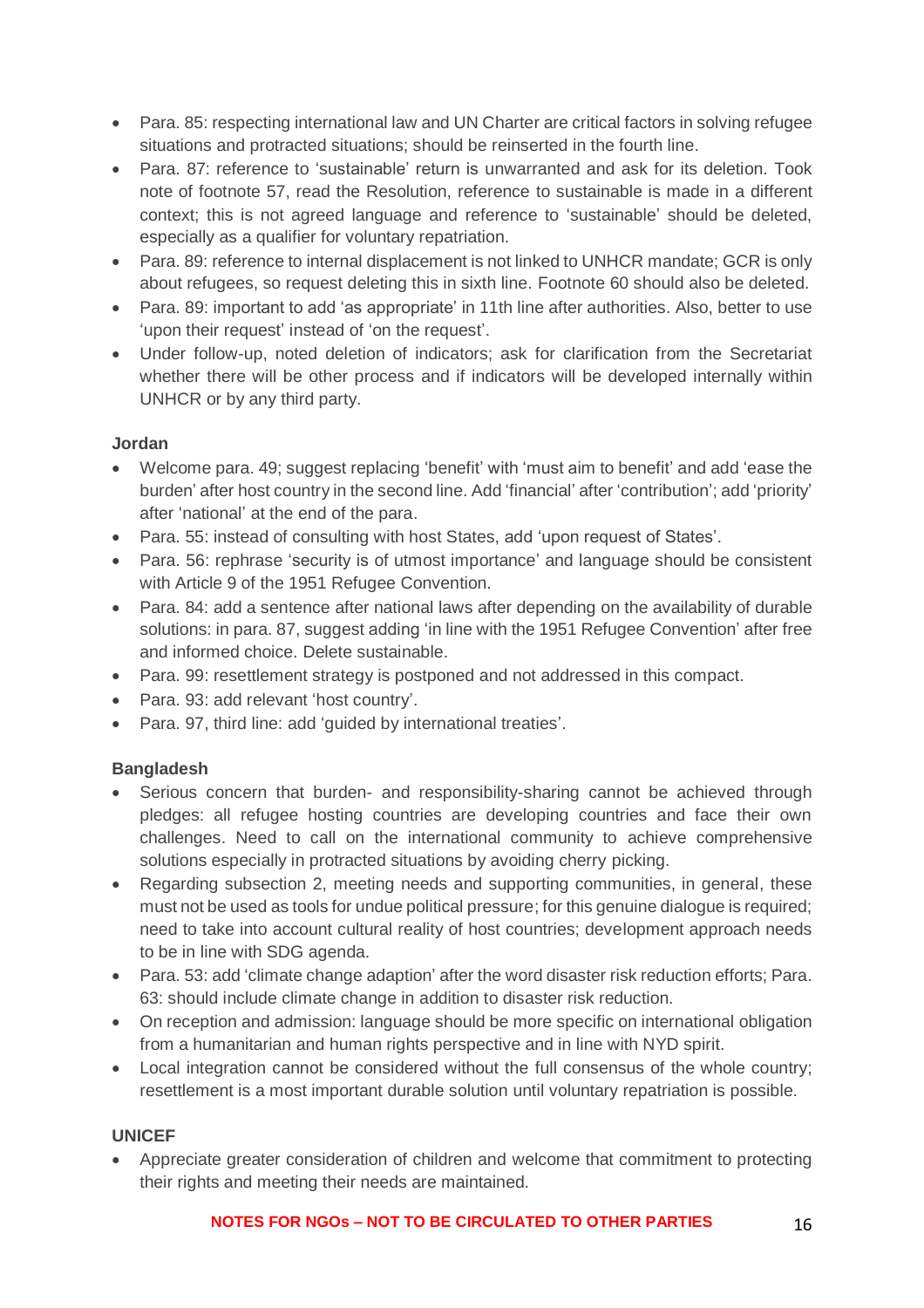- Not easy to reduce; understand that the text is too long. Yet, good to see paras 78 and 79 included in what is now para. 76; Support youth and new separate para. 77, yet want to see it gender-sensitive taking into account specific needs of girls and young women.
- Two points not included here: reinstate the need to develop cross-border cooperation and reference to provide continuum of care; strengthen capacity of professionals and first responders including on how to communicate in a child-friendly manner.
- Important to have further details added on children formerly associated with armed groups.
- Para, 69: additional areas of support should include need for flexible and certified learning programmes for girls, persons with disabilities and those suffering psychological trauma.
- On solution, important to secure the best interest of the child prior to return and the need to broaden family reunification.

# **Global Partnership for Education**

- Welcome Draft 3 and recognise efforts to respond to diverse comments.
- GPE is the largest multilateral platform with more than 68 partner countries working for millions of children.
- Regarding the progress on education, we know that for millions of children without education, the importance of clear and strong language on education cannot be emphasised enough; this gives safety and stability and remains fundamental to ensure sustainable development for them to be able to rebuild their countries.
- Need for strong support for host countries to improve access to education for refugee children. Need clear language to include refugees in national education plans; strategic vision and equitable education for all required in line with SDGs.
- However, clear reference in paras 68 and 69 to a commitment for a coordinated effort and reliable data on refugee education; undertaking joint cost planning for refugee education will also be important for more efficient use of resources.
- Reconfirm strong commitment to extend access to quality education for refugees and host community children.

#### **World Bank**

- Strong vision and encouraged by progress towards a midpoint between various positions to support the endeavour to keep substance; this is a tour de force.
- Heard about donors and hosts and civil society, and these are useful distinction we should unite in a determination for collective responsibility towards refugees.
- Sharing of responsibility provides an opportunity to articulate a set of commitments that we are aiming at, and even if they are not legally binding these needs to be shared.
- Look forward to reducing the need while also taking into account specific circumstances.
- Need to ensure coherence between humanitarian and development actors: they can complement each other; debate on nexus will require action and of course action can be implemented and will require financial resources and political will and also require strong sense of collective outcomes, and this is reflected.
- Welcome Global Refugee Forum, not only as a means to pledge but also for measuring progress that is specific enough and helps adjust implementation in real time.
- Stand ready to play our part. GCR represents once in a life time opportunity to ease pressure, enhance refugee self-reliance and pursue solutions in countries of origin. In the end, we need to make the most of it in order to make a real difference in the lives of people.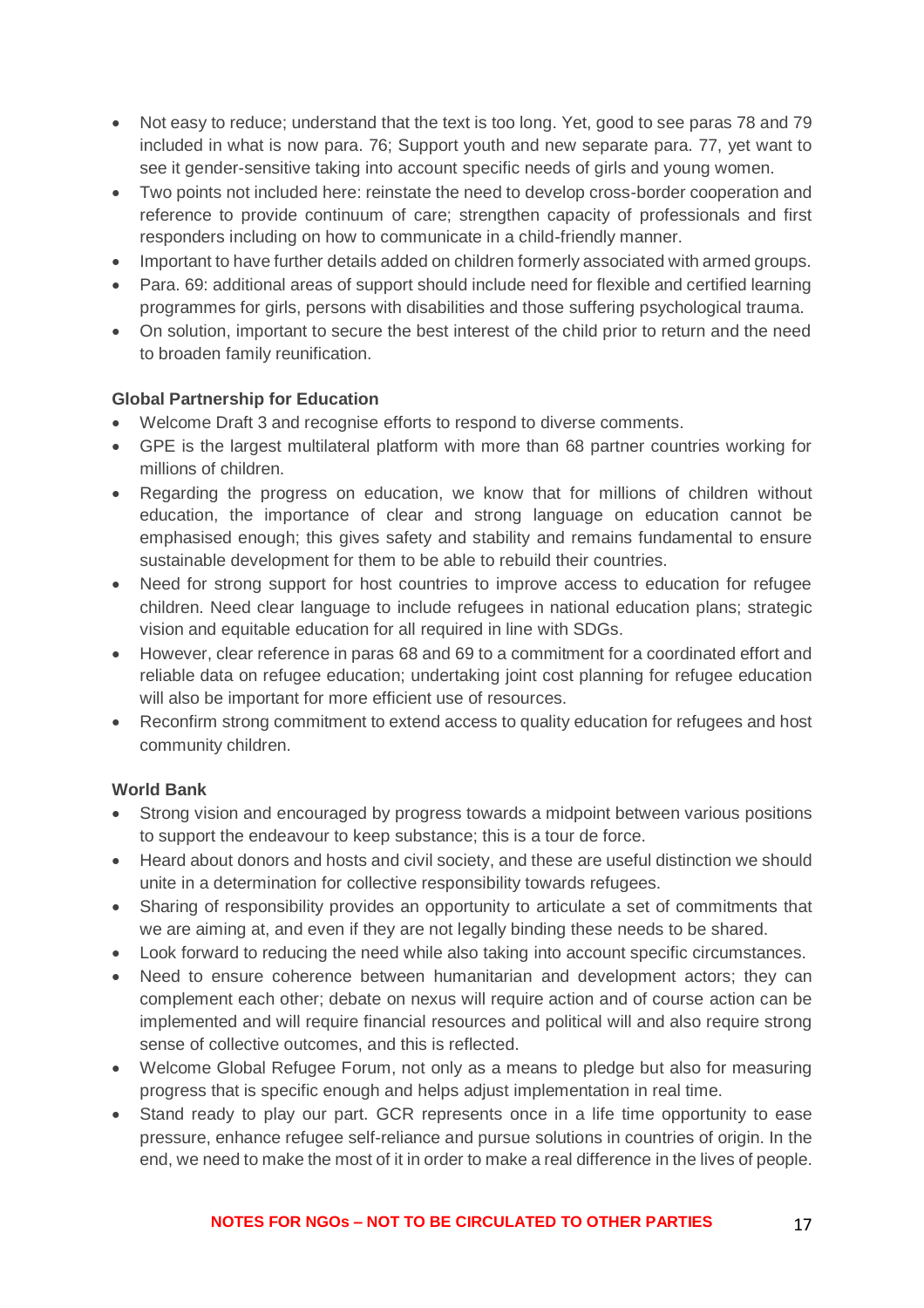# **IOM**

- Admission and reception is where we must work together and our work intersects.
- Congratulate UNHCR for Draft 3; and appreciate para. 12 and efforts to clarify how GCR and principled approach framework could be drawn upon in addressing the complex challenge of mixed flows: acknowledge the role of IOM in other portions of the text.
- Grateful to others to express confidence on our work together in operational coordination, and if need to further modify, we will be pleased to do so.

# **GAVI**

- Welcome inclusion of vaccines; inclusion of girls; and inclusion of civil society as the main stakeholder in health.
- Under gender, support age and gender responsive services. However, equal access to vaccine for preventable diseases vital; lack of these are a major contributor for low health outcomes; affordable immunisation contributes to strong response strategies; need to build resilient health systems.
- Under immediate reception arrangements, in para. 54, should also include assessing health needs, immunisation status; requires capacity to provide medicines and vaccines.
- In the health section in para. 72, include the need for vaccine for preventable diseases.
- Para. 73: add immunisation services in disease prevention.
- Para. 76: capacity development of relevant authorities in assessing gender-related barriers relevant.

### **WHO**

- Believe health should be strongly asserted. Deeply concerned by lowering of expectations including language depending on the context, removing of the basic health service package, and not including disaggregated key health indicators.
- This will be a missed opportunity to provide universal access to health care; need to lift it to another level. Under universal health care, important to enable access to the most important services.
- Achieving universal care is one of the SDG goals.

NGO statement on Agenda item 3 is available [here.](https://www.icvanetwork.org/system/files/versions/Agenda%20Item%203_Fifth%20Formal%20Consultations_ORAL_FINAL_June2018.pdf)

# **Closing remarks: Volker Turk**

- In all, 51 statements delivered.
- Starting point was one essential reference to the 1951 Refugee Convention. Over the years, this has been operationalised in different situations including through the NYD and the application of the CRRF.
- We have learnt from that and consolidated it in the draft: collective views and debates helped us move the starting point to a more concrete level. Trying to advance as much as possible in drafting exercise, but important not to lose sight of what we have achieved.
- We have moved the starting point to the overall objective of equitable and predictable responsibility-sharing. Clear that in a process involving 193 Member States, we are not going to get each aspect of what we would like to be reflected in the text.
- Another comment was about IDPs; IDPs fall within the responsibility of this organisation; IDP engagement dates back over 42 years, and goes back to 1972 in Sudan. We have had detailed discussions within ExCom and UN GA, and received clear guidelines in 1992